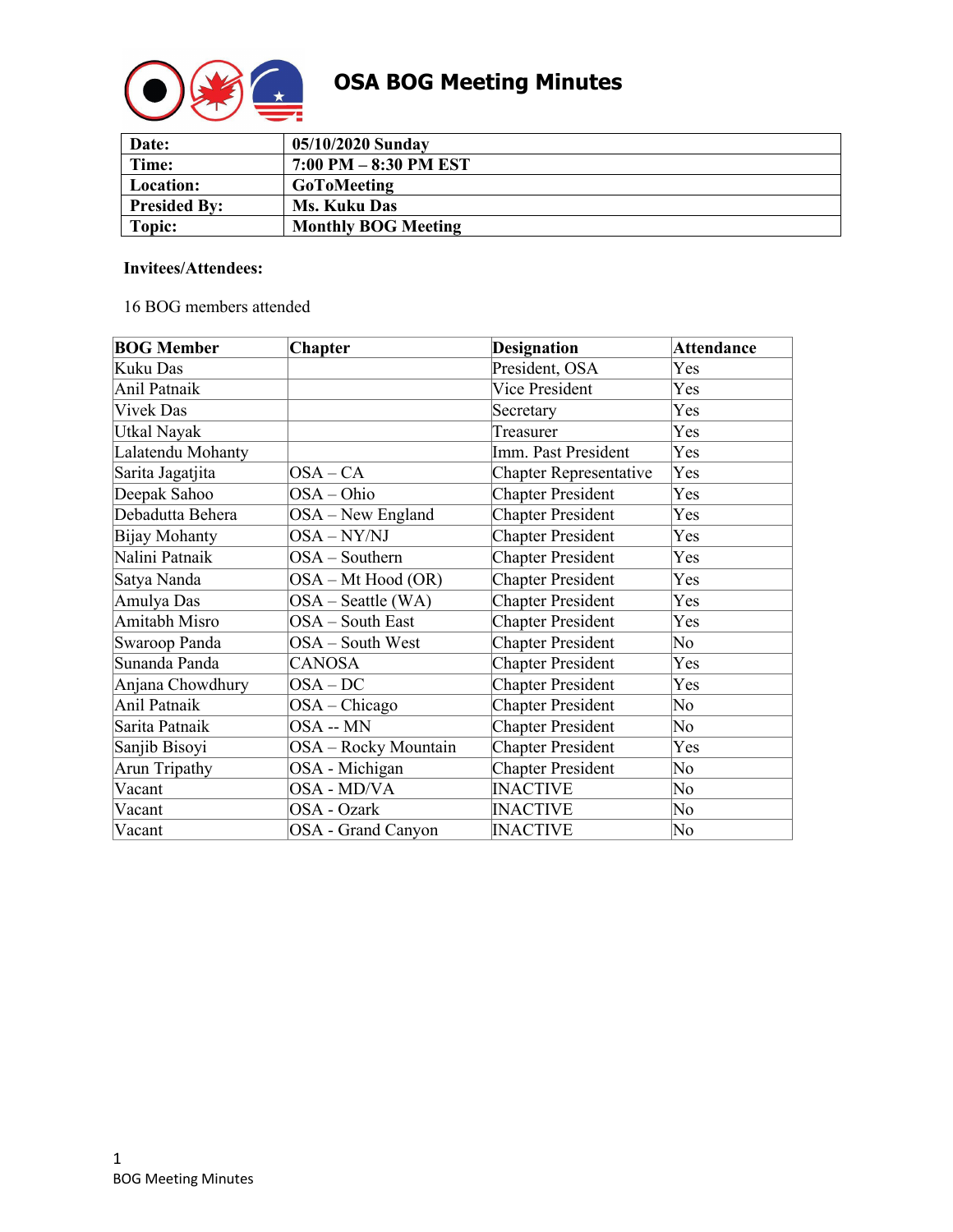

#### **Notes**

#### • **Introduction & Meet & Greet**:

The BOG started with a brief Meet and Greet over the phone and welcomed by the President, OSA BOG members and members of the Executive team.

#### • **50th Convention Account Closure**

Treasurer Utkal Nayak presented the consolidated Income and Expenditure statement from the 50th Convention. There was a net loss of approx. \$43K from the convention and the convention owed approx. \$34K to OSA National on account of new membership fee, Loan from National and Convention Fee due to OSA National. Utkal informed the BOG about the meeting with the 50th convention team and the NY NJ Chapter about resolving this significant amount of loss from the convention, based on the BOG's concerns about such a large amount of loss without prior approval. BOG had suggested to explore options to recoup the losses. As discussed in the meeting, three options were offered by the convention team to deal with the net loss. First option offered was - the NJ chapter to take care of all the losses, with the expectation of a commitment from the BOG that the Convention guidelines must be modified so that OSA National would not share any loss from a convention. The second option that the convention team offered was to let OSA National share 50% of the loss as per Convention guidelines that turns out to be around approx. \$21K. The third option that the convention team offered was to let OSA National take a maximum loss of \$10K out of the net loss of \$43K.

BOG Members provided their opinions about these options. NJ Chapter President Bijay Mohanty mentioned that OSA national should share the 50% of the net loss as per the guidelines based on his prior discussion with NY NJ Chapter members and the 50th convention team. Many BOG Members including Amulya Das, Debadutta (Bunu) Behera and Anjana Chowdhury mentioned that there is always a precedence of chapter raising funds post-convention to recoup the net loss in the past conventions. BOG members put forward their reactions and generally agreed on the fact that there needs to be financial accountability to minimize the loss, without which it would set a bad precedence for the future. A verbal vote was called upon by the President, Mrs. Kuku Das. Majority BOG members voted for the second option with the caveat to amend the guidelines to limit the loss in future. Immediate Past president Lalatendu Mohanty and many BOG members suggested to NY NJ chapter President to come up with future fundraiser plans to recoup the loss in next two years. BOG discussed defining a clear consequence for non-accountability.

# • **OSA National/Local Chapters Outreach initiative involving Youth**

President Mrs. Kuku Das suggested extending the OSA outreach initiative for local community services encouraging youth participation, beyond just odia families. To encourage such events and activities, it was proposed by OSA EC that OSA would match expenses incurred by the local chapters upto a maximum of \$500. The fundraiser created for Corona relief that was with a seed fund of \$2k from the emergency fund of OSA National approved by BOG in April 2020, would be used for this initiative. Sanjib Bisoyi, Amulya Das, Vivek Das, Bijaya Mohanty and many other BOG members mentioned that there are a few community service events managed by their chapter with substantial youth participation. Deepak Sahoo suggested to have an icebreaker initiative with the youth across North America and expressed interest in holding such an event along with assistance from the EC. This was subsequently held the following week with representation from other chapters as well. There was discussion on having a conf call for youth across chapters.